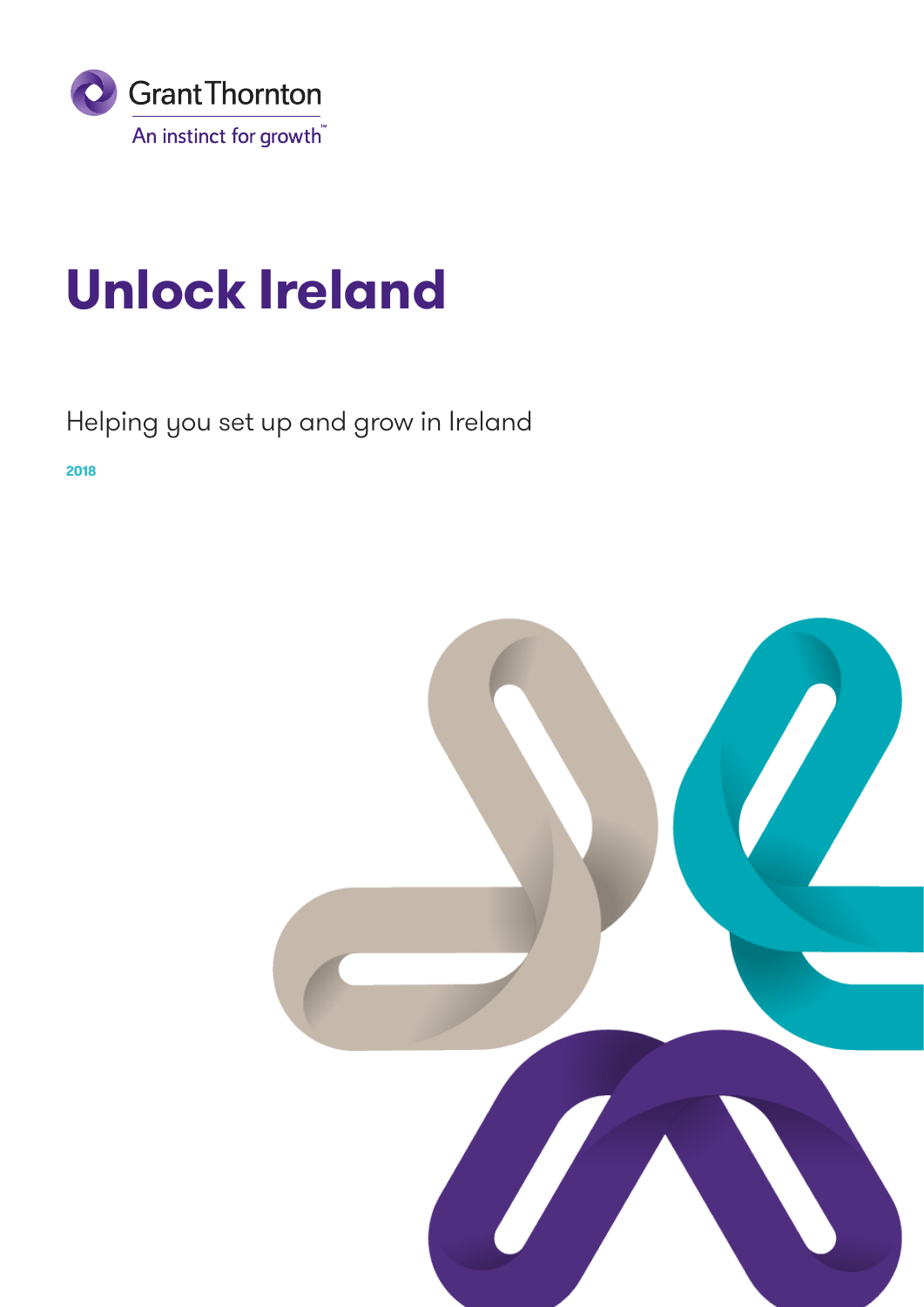## **Expanding your business in Ireland**

Ireland represents a strategic European base due to our pro-business, low corporate tax and skilled workforce. As a result, more than 1,200 multinational, UK and European companies have chosen Ireland as their investment platform.

Ireland's reputation as a destination of choice for Foreign Direct Investment (FDI) is unrivalled and identifies Ireland as one of the best countries in the world to do business. Ireland earned this reputation due to its strong, competitive and open economy. Our talent pool, consistent tax regime and established track record of working with UK and European businesses are the key aspects to 'Unlocking Ireland'. The fact that Ireland is soon to be the only native English-speaking EU member state and a committed member of the EU, increases its attractiveness as a EMEA base for your business.

In helping you to 'Unlock Ireland', Grant Thornton can provide your business with a wide range of services and assistance in establishing your business for the first time in Ireland. Grant Thornton services to establish your business in Ireland. Our firm comprises a multinational workforce with a wide range of language capabilities.

## Our services include:



### **Company set up:**

- determining the appropriate corporate structure;
- company registration; and
- Intellectual Property (IP) advice.



### **Financing your business:**

• experienced advice on debt and equity funding alongside a dedicated Mergers and Acquisitions (M&A) team.



## **Taxation services:**

- getting the corporate tax structure right;
- considering both Irish and UK tax issues;
- dealing with personal tax issues;
- considering tax efficient remuneration such as share schemes;
- minimising any VAT leakage; and
- optimising your overall tax strategy.



### **Outsourcing accounting services:**

- management accounting;
- book-keeping; and
- payroll solutions.



#### **Audit and assurance:**

- statutory and non-statutory audits;
- FRS102;
- financial reporting advisory;
- International Financial Reporting Standards (IFRS) advisory; and
- royalty/contract revenue assurance.

## **All Ireland service:**

• we provide a full service offering in our eight offices across Ireland, so no matter where you choose to set up, we can assist you.

## **Business growth support:**

- expert, tailored support to help you grow your business;
- market assessment and competitor analysis;
- market entry strategy; and
- introductions to key business communities.



## **Employment issues:**

- employer solutions;
- help with work permits and visas;
- pensions and benefits; and
- global mobility.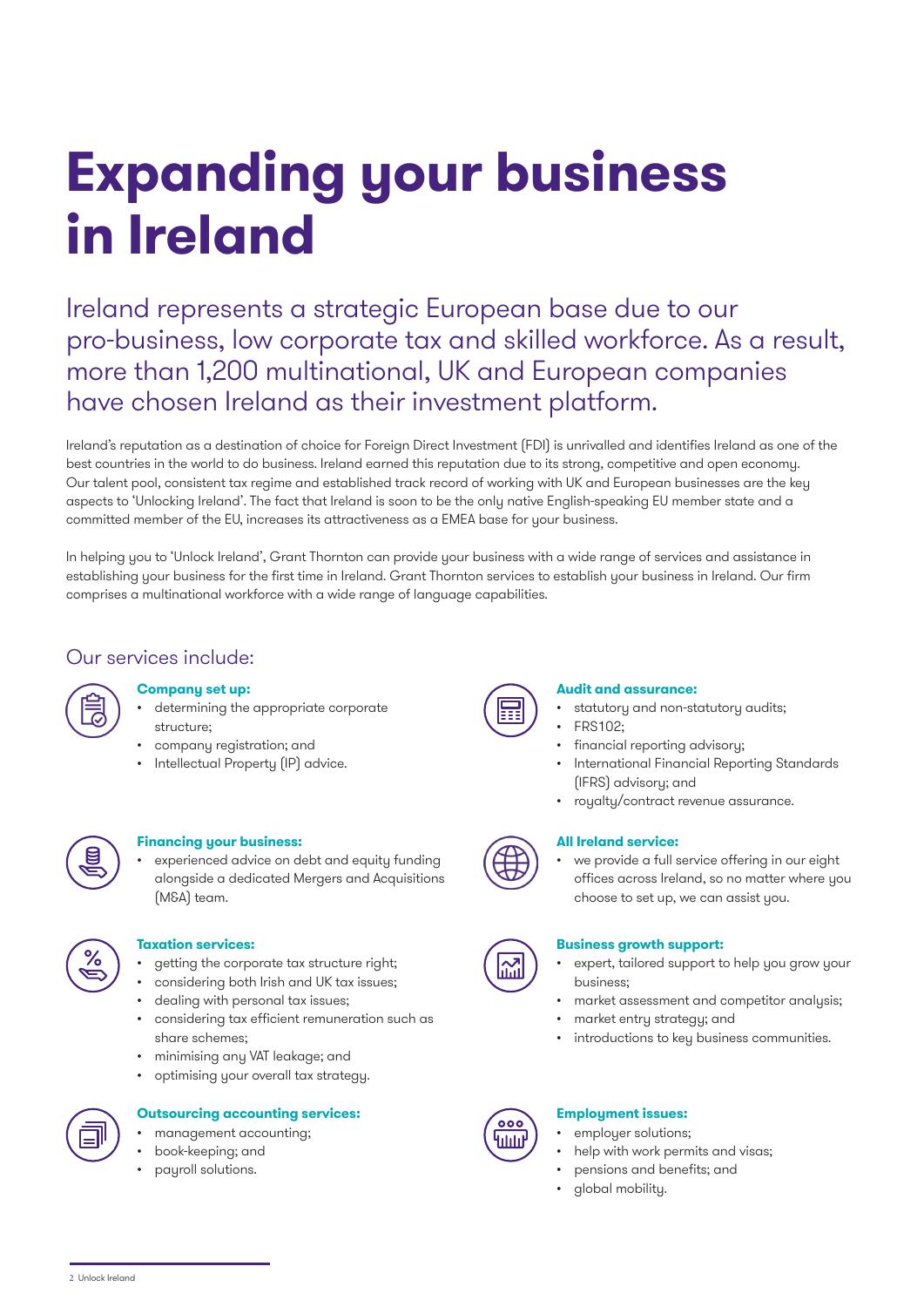# **Why choose Ireland?**

In addition to all the benefits derived from being a member of the EU, there are many tax benefits for companies investing in Ireland, either with fully fledged trading operations or global holding company structures.

This is of particular relevance to the regulated financial services industry with Ireland providing 'passporting\*' rights to the EU. A low rate of corporation tax rate of 12.5%, 6.25% rate for profits on Intellectual Property (IP) developed in Ireland, our 25% Research and Development (R&D) tax credit, tax depreciation on acquired or capitalised IP and competitive holding company regime combine to offer an unrivalled location of choice for inward investment.

#### **A base for European expansion**

Ireland offers a flexible and competitive regime to companies who are looking for a location to structure European operations. Countless international groups use Irish holding companies to hold other subsidiaries and conduct M&A.

#### **Quality of life:**

#### **Skilled workforce:**

- Ireland has one of the most educated workforces in the world with one million people in full time education;
- number one in the world for availability of senior management talent;
- access to EU labour force of approximately 250 million people;
- third most productive workforce in the world; and
- over half a million Irish residents speak a foreign language fluently.

#### **Track record:**

- number 1 in the world for investment incentives and inward investment jobs per capita;
- 10/10 top pharma companies based here;
- 14 out of the top 15 global aviation lessors have operations in Ireland;
- 20/25 of the world's top financial services companies;
- 13/15 world's top medtech companies based here; and
- home to over 1,200 overseas companies.
- youngest population in Europe 33% under 25 years of age and almost 50% under the age of 34; and
- unrivalled heritage, culture and impressive natural landscapes.



#### **Market opportunity:**

- extensive transport links between Ireland to Europe and the rest of the world; and
- US pre-clearance facilities at Dublin Airport and Shannon Airport, the only ones of their kind in Europe.

#### **Cost efficient location:**

- tax deduction in line with amortisation of the capital cost of acquiring and internally developed specified intangible assets;
- Knowledge Development Box (KDB) - 6.25% tax rate available on development activities carried out by an Irish company and first OECD compliant preferential tax regime; and
- 37.5% total subsidy for a trading entity, where a company incurs qualifying spend on R&D activities and cash tax credit available.

#### **Business friendly environment:**

- 12.5% rate of corporation tax;
- open, stable, transparent tax regime;
- best country in Western Europe to invest in; and
- number one in the world in flexibility and adaptability in the workforce.

\*Passporting is the exercise of the right for a firm registered in the European Economic Area (EEA) to do business in any other EEA state without needing further authorisation in each country. \*\*All facts and figures above are sourced from IDA Ireland and are correct at time of publication, February 2018